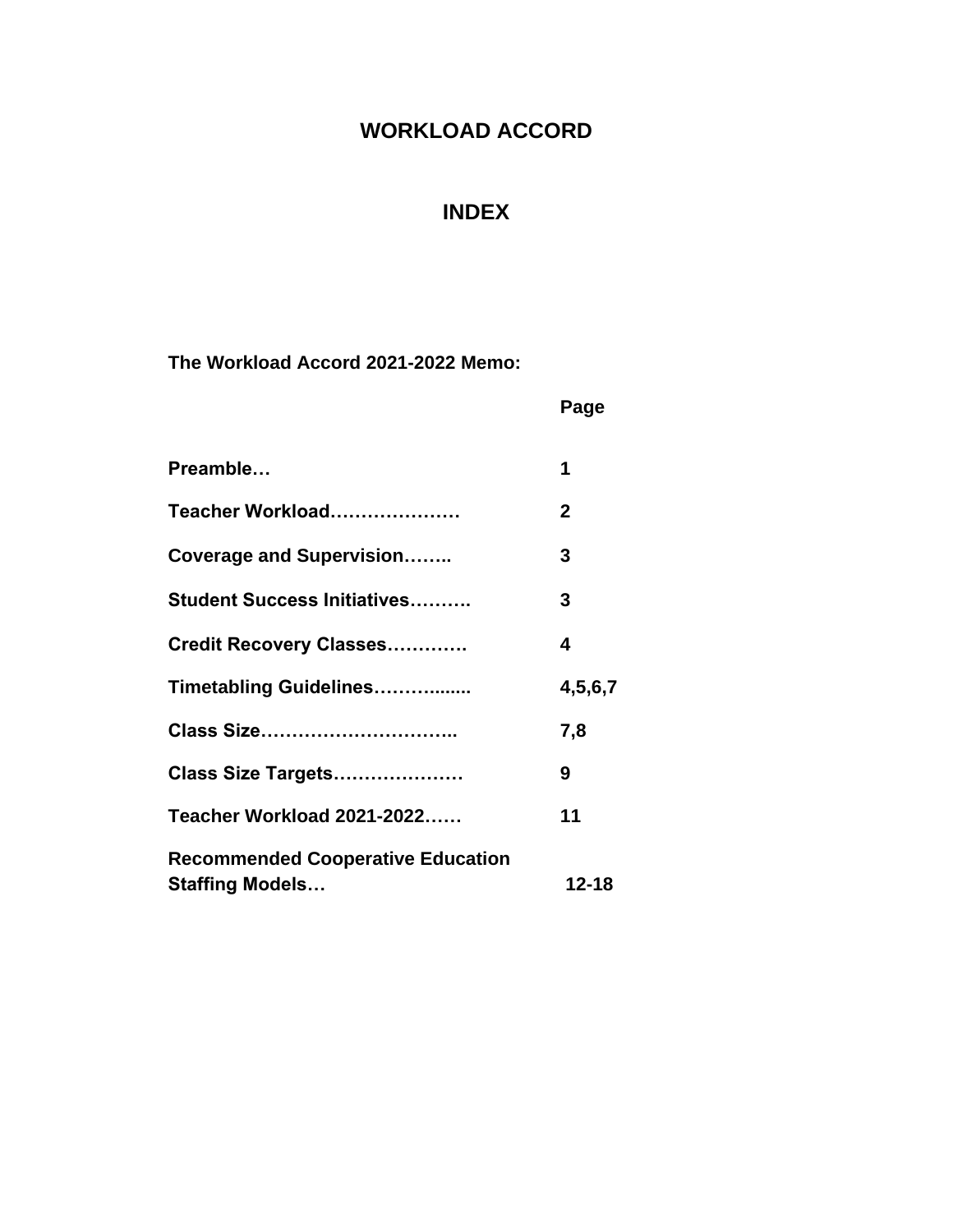

**Employee Services – Secondary Teaching 5050 Yonge Street – 2 nd Floor Toronto, Ontario M2N 5N8**

### **M E M O R A N D U M**

- **TO: All Secondary Principals All Branch Presidents**
- **FROM: David Moore Senior Manager, Secondary Teaching Leslie Wolfe President, OSSTF-TTBU**
- **DATE: March 2021**
- **RE: Secondary Staffing 2021-2022: THE WORKLOAD ACCORD FOR 2021-2022**

## **PREAMBLE**

As a result of discussions between the Board and the OSSTF TTBU, the following timetabling guidelines will be in force for Teacher timetables for the 2021-2022 school year.

While the primary responsibility of Teachers is to teach in the classroom and to perform duties consistent with effective teaching, Teachers also engage in activities and perform duties outside the classroom that should be recognized in appropriate ways. The Board and the OSSTF TTBU recognize that a key element in supporting student success is ensuring that all students are provided with a broad spectrum of opportunities for learning including engaging in activities beyond the classroom. Both the Board and the OSSTF TTBU are committed to creating an atmosphere in the school which recognizes the professionalism of Teachers and encourages Teachers to volunteer in activities which support student learning and provide professional growth in addition to their classroom teaching obligations.

The Board and the OSSTF TTBU believe that student safety and a learning environment conducive to the well-being of students is a shared responsibility. Adults in schools have a professional obligation to ensure that students are safe in schools. The Workload Accord outlined below recognizes these values.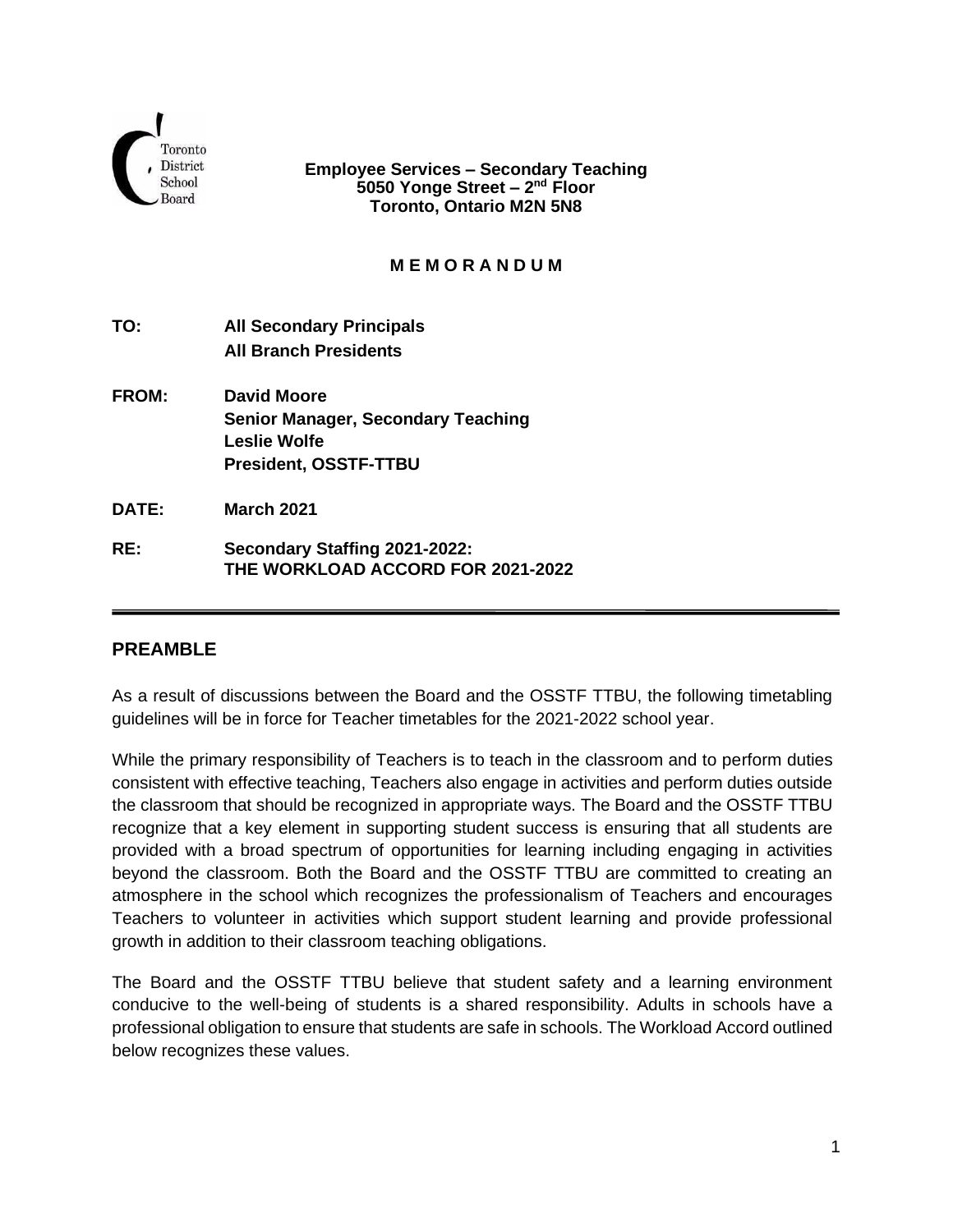## **TEACHER WORKLOAD**

The implementation direction contained in the 2021-2022 Workload Accord will be based on the following:

- 1. All full time Teachers will be assigned to core professional responsibility for teaching six periods out of eight.
- 2. Core professional teaching responsibilities will be prorated for part time and/or half time Teachers.
- 3. In addition to the core professional responsibility for teaching six periods out of eight, Teachers will be assigned to Alternative Professional Assignments including coverage/supervision in accordance with the Collective Agreement and Workload Accord.
- 4. All Teachers will have Professionally Managed Activities that will include Student and Teacher Mentoring. With respect to the professional culture that both the Board and the OSSTF TTBU are committed to maintaining, it is the expectation of both parties that these activities will be part of the Teacher's professionally managed time.

#### **PROFESSIONALLY MANAGED ACTIVITIES**

#### Student Mentoring

This list may include but is not limited to:

- - special education or other departments counseling late and absent students
- 
- 
- 
- working with other school personnel to provide consistent support for students
- meeting one-on-one with at-risk students
- assisting students with test anxiety

#### Teacher Mentoring

This list may include but is not limited to:

- 
- 
- 
- 
- sharing classroom management sharing strategies for effective techniques communication with parents
- making referrals to guidance,  $\blacksquare$  providing computer lab assistance
	-
- providing extra help  $\overline{\phantom{a}}$  providing support for literacy
- advocating for students providing support for numeracy
- contacting parents providing support for EQAO

- sharing curriculum  $\blacksquare$  professional learning communities
- sharing instructional strategies implementation of initiatives that - sharing lesson plans honour all student destinations
- long range planning exemplary practice  $\blacksquare$ 
	-

**Note: Teaching timetable template should show the following sentence:** *"In addition to the teaching assignments and Alternative Professional Assignments listed on this timetable, Professionally Managed Activities will be part of the Teacher's professionally managed time."*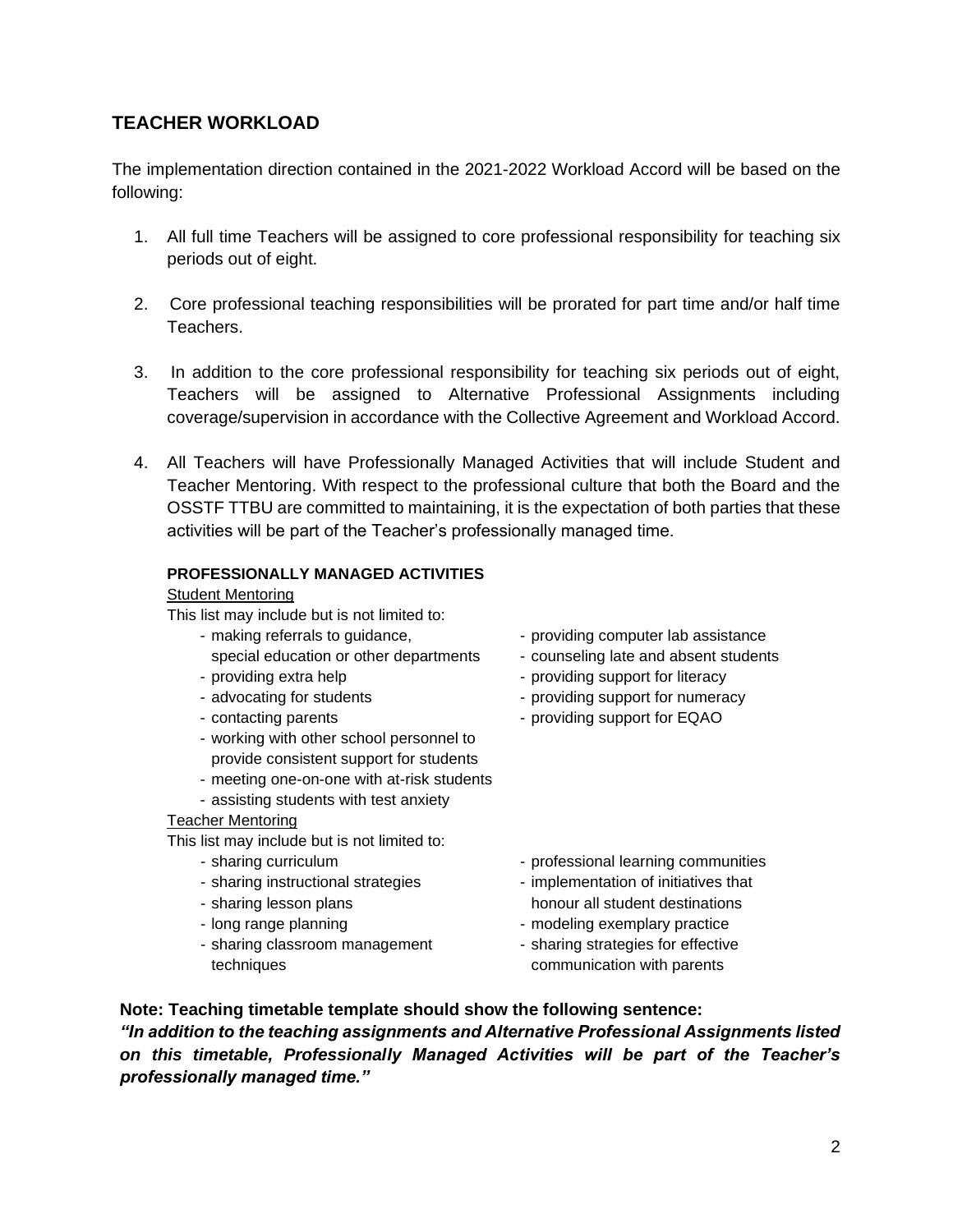## **COVERAGE AND SUPERVISION**

Coverage is defined as coverage of a class or classes on an occasion when a Teacher is absent for part of the school day, on an occasion when an Occasional Teacher is late for an assignment or on an occasion when a full day teacher absence entered in SmartFindExpress is not picked up by an Occasional Teacher.

Supervision may be assigned by the Principal "from time to time" in advance at specified periods throughout the school year. Under the terms of the Letter of Understanding in the Collective Agreement, the Principal may assign supervision in advance as follows:

- $\triangleright$  The first and last week of a semester or school year;
- $\triangleright$  Immediately prior to or during examinations;
- $\triangleright$  The week prior to Winter Break and March Break;
- $\triangleright$  In conjunction with any special event or circumstances within the school;
- $\triangleright$  Where the Principal reasonably anticipates a special need.

## **STUDENT SUCCESS INITIATIVES**

The Ministry of Education identifies a role for a Student Success Teacher in every school in order to improve student success. Student Success Teachers track the progress of students at risk of not graduating, support school wide efforts to improve outcomes for students struggling with the secondary curriculum, re-engage early school leavers, provide direct support/instruction in order to improve student achievement, retention and transitions.

Student Success Initiatives may be a part of a Teacher's timetabled workload and may include:

- **In School Suspension Program**
- Academic Assistance
- Learning Centre Programs
- Computer Lab
- Attendance Advisor
- The development of IEPs for non IPRC'd students and the monitoring of such students.
- Sections in locally developed compulsory credit courses, applied courses, workplace preparation courses, college preparation courses, learning strategy courses, career related senior course packages and guidance courses related to co-operative education.
- Any other initiatives for at-risk students which may be unique to the particular school population. For example, timetabled courses focused on at-risk students, special projects e.g. Learning to 18 Initiatives.

A Teacher with one or more of the above noted programs on the timetable is considered a Student Success Teacher.

All regular schools will be timetabled for at least a 1.0 FTE or equivalent Student Success Teacher, at least .5 FTE of which must be timetabled for non instructional Student Success duties.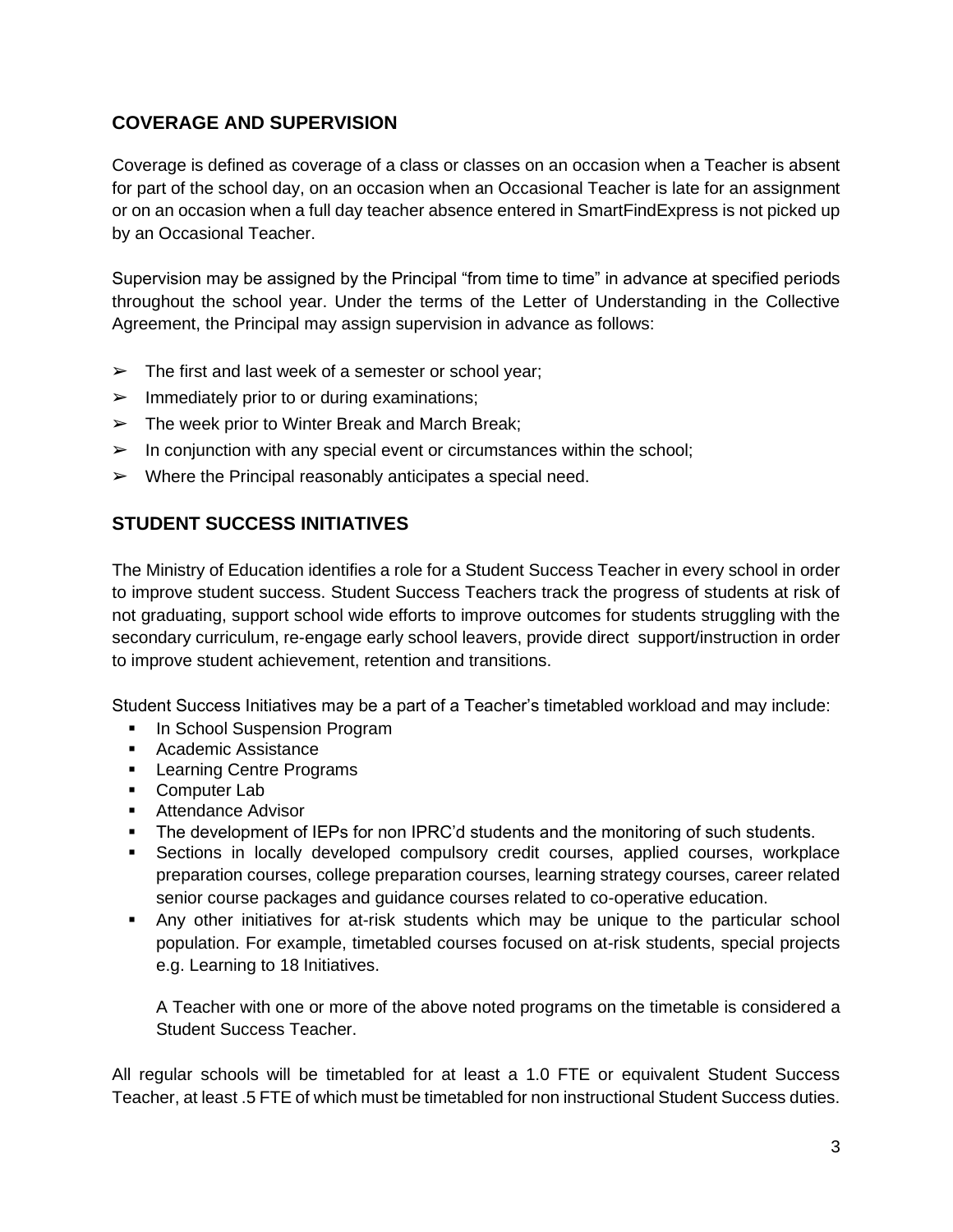## **CREDIT RECOVERY CLASSES**

The Ministry of Education requires that every school will offer Credit Recovery classes for students who have completed a course within the school year or semester but have not been successful in demonstrating achievement of the curriculum expectations to a passing level.

These programs:

- focus on improving learning skills;
- may target particular curriculum expectations that students have failed to achieve;
- may include behavioural or other supports;
- may involve the recovery of more than one credit;
- can involve both independent and group learning;
- may accommodate continuous intake;
- are credit based and are linked to specific subject certification.

## **TIMETABLING GUIDELINES**

#### Regular Classroom Teachers

(including Teachers delivering Credit Recovery and Student Success classes)

- 1. Assigned core professional responsibility for six teaching periods out of eight.
- 2. Alternative Professional Assignments will include coverage and supervision of 27 + 5 .
- 3. Professionally Managed Activities.

#### Curriculum Leaders

- 1. Assigned core professional responsibility for six teaching periods out of eight.
- 2. Alternative Professional Assignments will include a reduced level of coverage and supervision which is 14.
- 3. Curriculum Leaders should be assigned Alternative Professional Assignments in a manner which reflects a reduced level of coverage and supervision (i.e. called upon every other time to cover a scheduled on-call period, when possible).
- 4. Professionally Managed Activities.
- 5. Curriculum Leaders will have particular responsibility for Teacher Mentoring.

#### Assistant Curriculum Leaders

- 1. Assigned core professional responsibility for six teaching periods out of eight.
- 2. Alternative Professional Assignments will include a reduced level of coverage and supervision which is 14.
- 3. Assistant Curriculum Leaders should be assigned Alternative Professional Assignments in a manner which reflects a reduced level of coverage and supervision (i.e. called upon every other time to cover a scheduled on-call period, when possible)
- 4. Professionally Managed Activities.
- 5. Assistant Curriculum Leaders will have particular responsibility for Teacher Mentoring.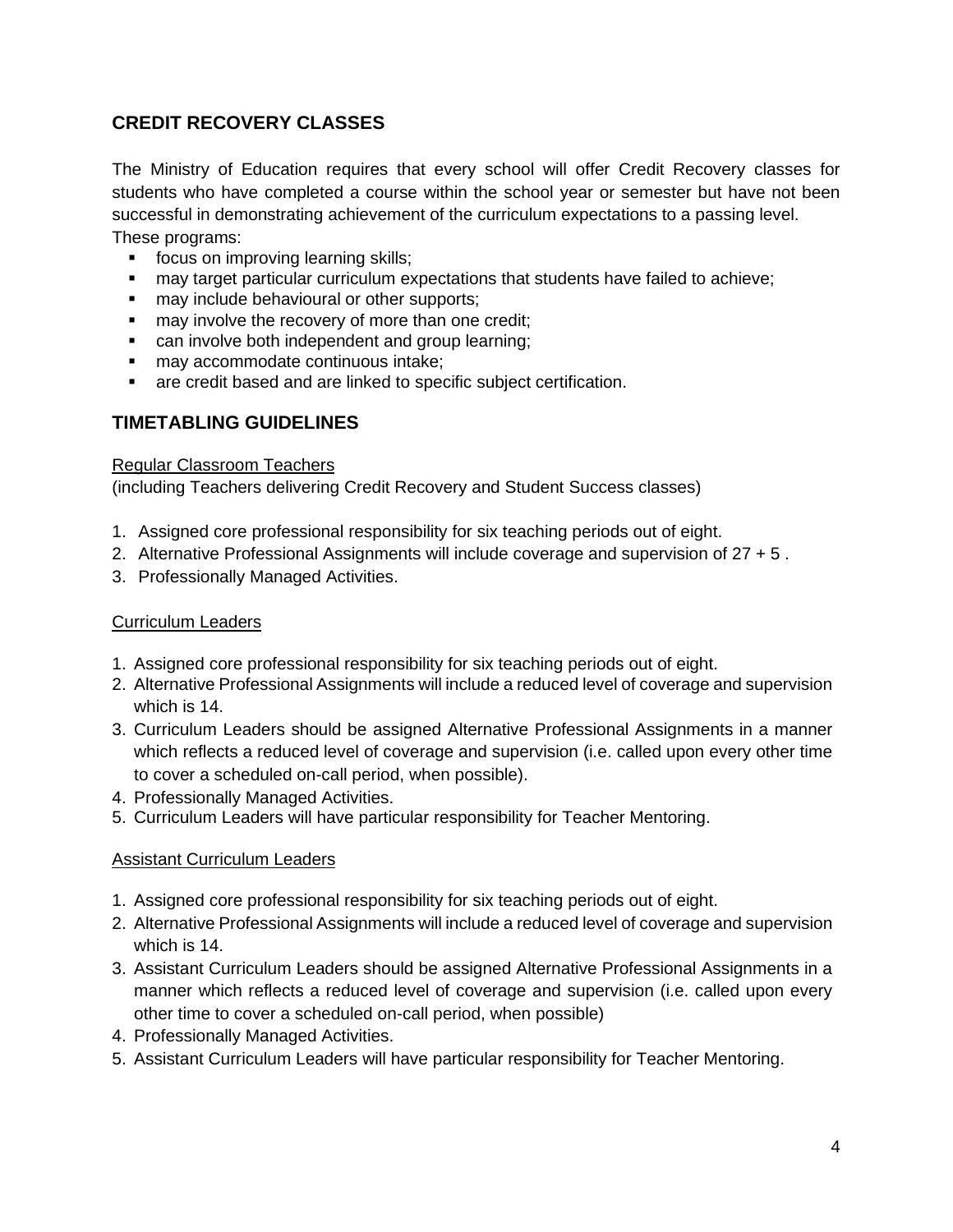## Co-operative Education Teachers

- 1. Assigned core professional responsibility for six teaching periods out of eight (recommended co-operative education models are attached).
- 2. Alternative Professional Assignment to identify and support at-risk students for Student Mentoring in lieu of coverage/supervision.
- 3. Professionally Managed Activities.

## Guidance Teachers

- 1. Assigned core professional responsibility for six teaching periods out of eight which may include periods for Student Success assisting/advocating of identified at-risk students for whom the Teacher will be responsible.
- 2. Alternative Professional Assignments will include coverage and supervision of 27 + 5.
- 3. Professionally Managed Activities.

## Library Teachers

- 1. Assigned core professional responsibility for six teaching periods out of eight.
- 2. Alternative Professional Assignments will include coverage and supervision of 27 + 5.
- 3. Professionally Managed Activities.

## Special Education Teachers

- 1. Assigned core professional responsibility for six teaching periods out of eight which may include periods for Student Success assisting/advocating identified at-risk students for whom the Teacher will be responsible.
- 2. Alternative Professional Assignments will include coverage and supervision of 27 + 5.
- 3. Professionally Managed Activities.

Alternative School Teachers, Alternative Program Teachers including TDSS (Section 23), ESL Reception Centre Teachers, Year-Round Alternative School Teachers and EdVance Teachers and Teachers of Developmental Disability Programs, Alternative Attendance Programs and Caring and Safe Schools

Alternative School Teachers, Alternative Program Teachers including TDSS (Section 23), ESL Reception Centre Teachers, Year Round Alternative School Teachers, Alternative Attendance Programs and Caring and Safe Schools, where the working environment, program requirements or timetables for Teachers are considerably different from other secondary schools/programs, will continue to provide student instruction, Teacher mentoring, student mentoring and supervision in the same collaborative and consultative manner that has been implemented at each site.

Although it is recognized that Year-Round Alternative School Teachers will work a different schedule throughout the year they will not be assigned more than the standard 194 teaching days.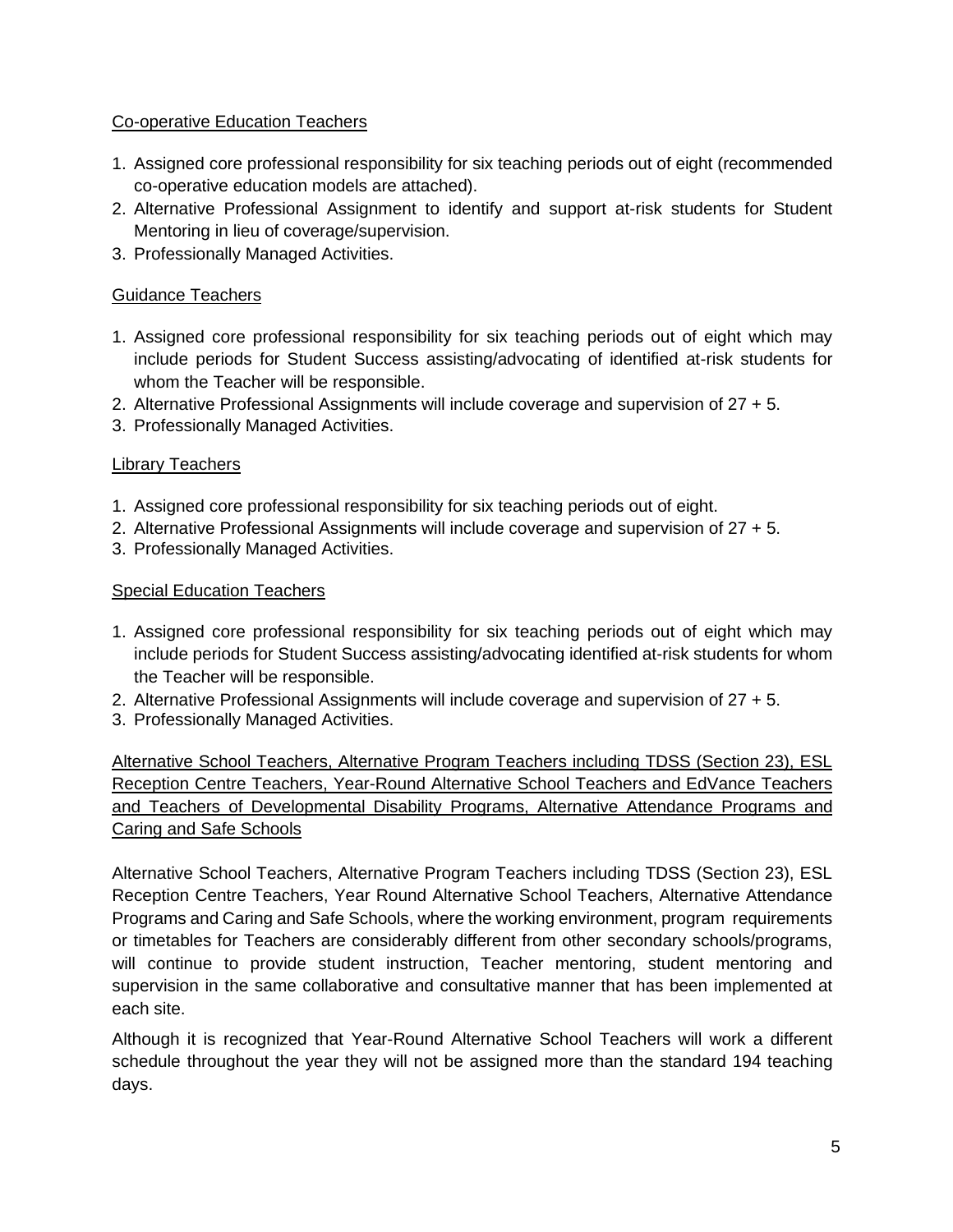Schools may develop Teacher timetables from the options listed below.

- Assigned core professional responsibility for six teaching periods out of eight which may include periods for Student Success assisting/advocating identified at-risk students for whom the Teacher will be responsible.
- Alternative Professional Assignments will include coverage and supervision of 27 + 5.
- Professionally Managed Activities.

OR

- Assigned core professional responsibility for six teaching periods out of eight.
- Alternative Professional Assignments to identify and support at-risk students for Student Mentoring in lieu of coverage/supervision.
- Assigned to identification of at-risk students within their program and provide student mentoring through professional management of their time.

OR

- Assigned core professional responsibility for six teaching periods out of eight.
- Alternative Professional Assignments will include coverage and supervision of 27 + 5.
- Professionally Managed Activities.

## EdVance Teachers

All full time equivalent EdVance Teachers will be assigned core professional responsibility for the equivalent of six teaching periods out of eight (e.g. 8 out of 12 periods in a quadmestered school year), plus one of the following models:

- Assigned core professional responsibility for the equivalent of six teaching periods out of eight which may include periods for Student Success assisting/advocating identified at-risk students for whom the Teacher will be responsible.
- Alternative Professional Assignments will include coverage and supervision of 27 + 5.
- Professionally Managed Activities.

OR

- Assigned core professional responsibility for the equivalent of six teaching periods out of eight.
- Alternative Professional Assignment to identify and support at-risk students for Student Mentoring in lieu of coverage/supervision.
- Assigned to identification of at-risk students within their program and provide student mentoring through professional management of their time.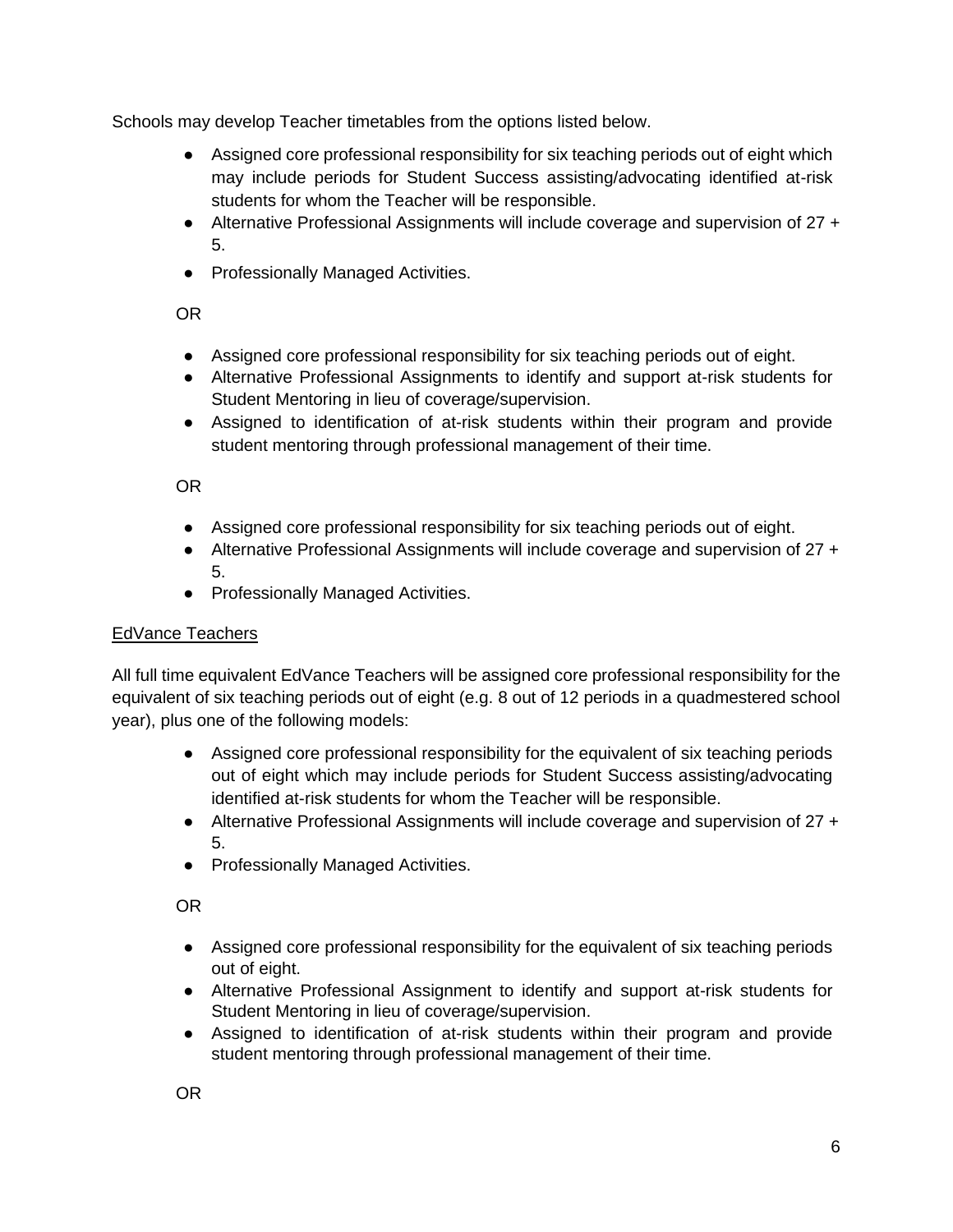- Assigned core professional responsibility for the equivalent of six teaching periods out of eight.
- Alternative Professional Assignments will include coverage and supervision of 27 + 5.
- Professionally Managed Activities.

## Developmental Disability Teachers

- Assigned core professional responsibility for the equivalent of six teaching periods out of eight which may include periods for Student Success assisting/advocating identified at-risk students for whom the Teacher will be responsible.
- Alternative Professional Assignments will include coverage and supervision of 27 + 5.
- Professionally Managed Activities.

## Coverage for Full-day Field Trips

Notwithstanding that clause L26.9 of the Collective Agreement stipulates that coverage cannot be provided to replace a Teacher absent for a full day except for the portion of the school day when an Occasional Teacher is late for such an assignment, the absence of a Teacher(s) taking their first class on a full-day field trip shall not be considered a full-day absence and, in as much, permits the use of on-calls when the need for coverage is occasioned by such circumstances.

For greater clarity, a Teacher's "first class" is not restricted to Period 1 and refers to any period that coincides with a Teacher's first class of the day, including, but not exclusively, Period 1.

## **CLASS SIZE**

- 1. Singleton classes that exceed targets and the flex factor must be retimetabled.
- 2. Specialized classes that by their nature have always had a large class size due to program needs such as a repertoire music, choir, or band class may continue those class size ranges provided there is past practice in the above kinds of classes. Prior to the distribution of the Workload Accord to the School Staffing Committees, a list of specialized courses shall be provided to the Secondary Consultation Committee. The Secondary Consultation Committee or the appropriate sub-committee of Secondary Consultation shall review and revise this list on an annual basis based on the subject codes.
- 3. A class size target will have a flexibility factor of 5%.
- 4. No school will have more than 15% of its classes utilizing the 5% flex factor.

Full year schools and semester one in semestered schools may not use the flex factor after October 31 without exemption from the Secondary Consultation Committee.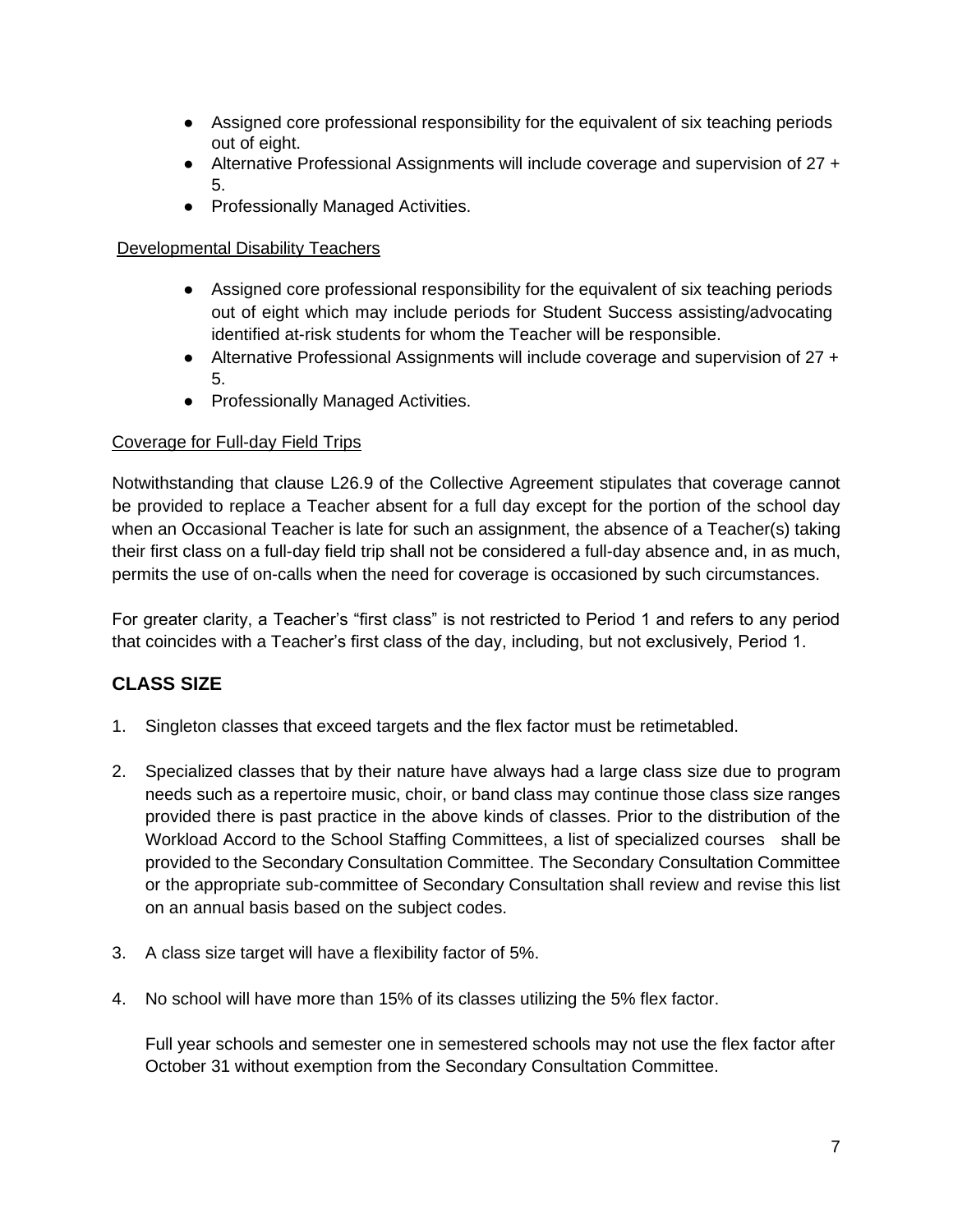In semester two, semestered schools may not use the flex factor after March 1, except by exemption from the Secondary Consultation Committee.

- 5. The School Staffing Committee shall review and monitor class size. An interim report shall be provided to the Secondary Consultation Committee by the second Monday in October and a final report will be provided by the second Monday of November of the school year to the Secondary Consultation Committee of the status of classes on November 1. An interim report will be provided by the fourth Monday in February for semester two in semestered schools and a final report by March 15. These reports will be provided by the Board database.
- 6. The Senior Manager of Secondary Teaching may, in consultation with the OSSTF TTBU Co-Chair of the Secondary Consultation Committee, grant an exemption in exceptional program circumstances in a school. This exemption must be reported to the Secondary Consultation Committee.
- 7. The maximum Pupil Teacher Contacts for a full time Teacher shall be 180 students except in Alternative Education Schools and EdVance programs with continuous intake. This will be pro-rated for part time Teachers.

A Teacher may by written mutual consent agree to teach in excess of the maximum. The 180 PTC shall be achieved in a full year school by November 1 and in a semestered school by February 28. A report on the PTC for each school will be provided to Secondary Consultation Committee within ten school days after November 1, with an interim report for semestered schools provided on that same date. A final report for semestered schools will be provided to the Secondary Consultation Committee within ten school days after February 28.

Two half credits equal a whole credit; therefore a student taking a half credit will count as .5 for PTC purposes (including but not limited to Civics CHV and Careers GLC). Teachers may not be timetabled for more than 6 half credits throughout the school year without signed mutual consent. For clarity, half-credit courses may include non-credit courses (i.e. K courses).

- 8. Multi-level courses shall use the average of the class size levels. This does not apply to Alternative Education Schools. This does not apply to classes exempted under #2.
- 9. Multi grade classes shall be 10% lower than the target number for the level at which the class is being taught. This does not apply to Alternative Education Schools. This does not apply to classes exempted under #2.

Processes for data collection and review will be in place centrally.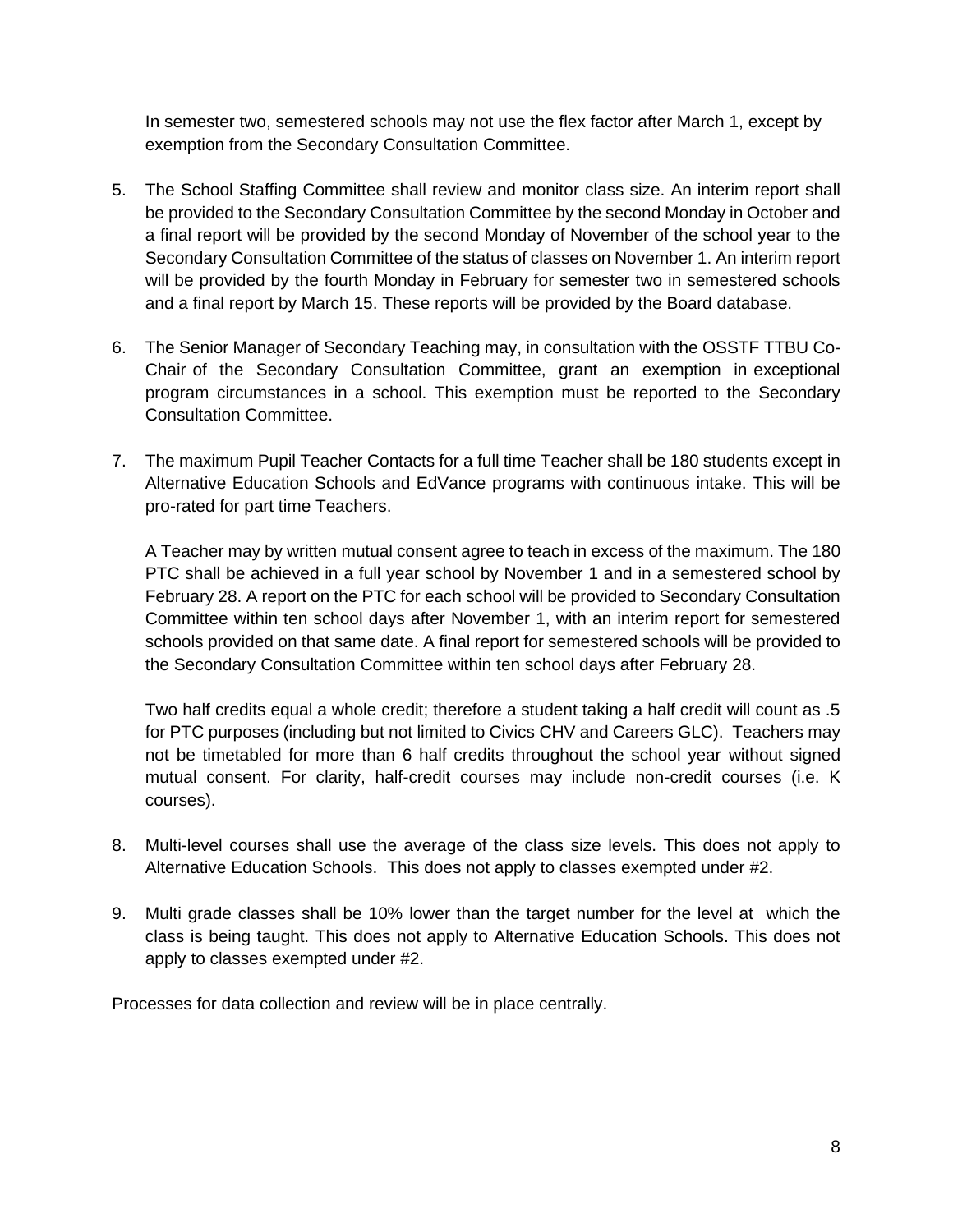## **CLASS SIZE TARGETS 2021-2022**

| Category                              | 2021 - 2022 Targets                    | 5% Flex in up to 15%          |
|---------------------------------------|----------------------------------------|-------------------------------|
| <b>University</b>                     | up to 31                               | up to 33                      |
| Academic                              | up to 30                               | up to 32                      |
| Applied                               | up to 23                               | up to 24                      |
| College                               | up to 26                               | up to 27                      |
| M University / College Course         | up to 31                               | up to 33                      |
| <b>Locally Developed Compulsory</b>   | up to 14                               | up to 15                      |
| Course (LDCC)                         |                                        |                               |
| <b>Physical Education</b>             | up to 34                               | $up$ to 36                    |
| <b>ESL Credit (includes LEAP)</b>     | up to 20                               | up to 21                      |
| Computer                              | number of work stations                | number of work stations       |
|                                       | note: if the class is held in an       | note: if the class is held in |
|                                       | instructional area that has a          | an instructional area that    |
|                                       | large number of computers              | has a large number of         |
|                                       | then the target shall be the           | computers then the target     |
|                                       | category level                         | shall be the category level   |
| Workplace                             | up to 18                               | up to 19                      |
| Open                                  | up to school divisor + 18%             | add 5% flex factor to actual  |
|                                       | (refer to your staff allocation sheet) | open number                   |
| Tech (excluding computer tech         | up to 22                               | up to 23                      |
| courses such as BTT, TIK, CAD,        |                                        |                               |
| TGV, etc.)                            |                                        |                               |
| <b>Family Studies - Foods</b>         | up to 29                               | up to 30                      |
| (HFA, HFN, HFC and HFL)*              |                                        |                               |
| <b>GLE</b>                            | up to 16                               | up to 17                      |
| <b>Cooperative Education</b>          | up to 28                               | up to 29                      |
| <b>Alternative Education Programs</b> | up to 19                               | up to 20                      |
| MTH <sub>1</sub> W                    | up to 27                               | up to 28                      |

Class size maxima do not apply to Alternative Education Schools. They are governed by the rules on maximum PTC (Pupil Teacher Contacts) see #7.

Class size maxima, as described in the 'Class Size Targets 2021-2022' chart, apply to Edvance programs.

\*When offered at the LDCC, college or workplace level, the applicable target and flex factor will apply.

#### **Note:**

#### Special Education Programs

Special Education class size caps for exceptionalities referred to in Regulation 298, S.31 of the Education Act, will be in accordance with the Education Act as it may be amended from time to time.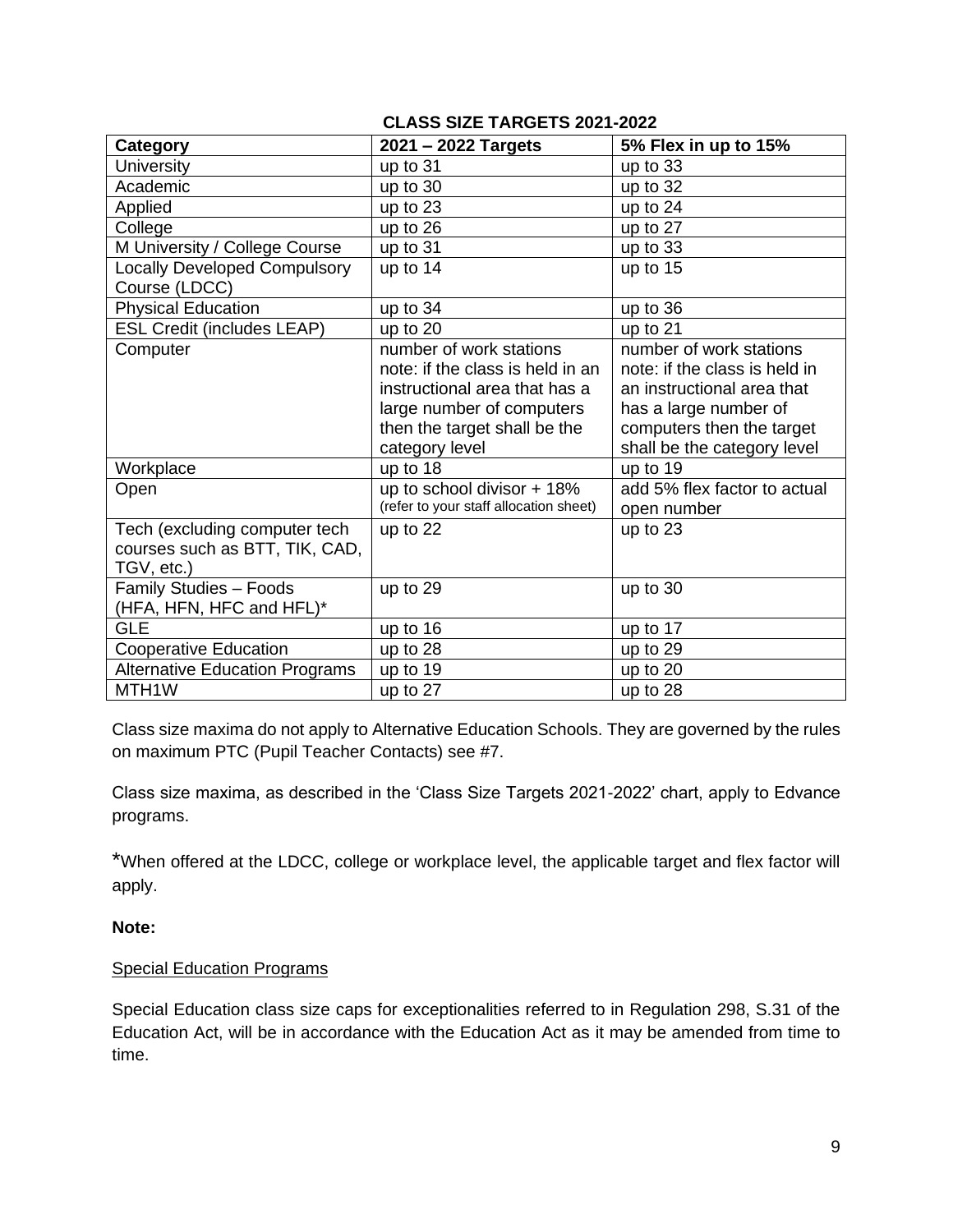This chart is for information purposes indicating class sizes as per the Educational Act and Regulations at this current time.

| <b>SPECIAL EDUCATION CLASS</b>                                 | <b>SIZE</b> |
|----------------------------------------------------------------|-------------|
| Autism                                                         | 6           |
| <b>Behaviour</b>                                               | 8           |
| <b>Blind</b><br>Deaf<br><b>Developmental Disability</b>        | 10          |
| Vision Impaired<br>Hard of Hearing<br><b>Physical Handicap</b> | 12          |
| Mild Intellectual Disability (MID)                             | 16          |
| <b>Multiple Exceptionalities</b>                               | 16          |